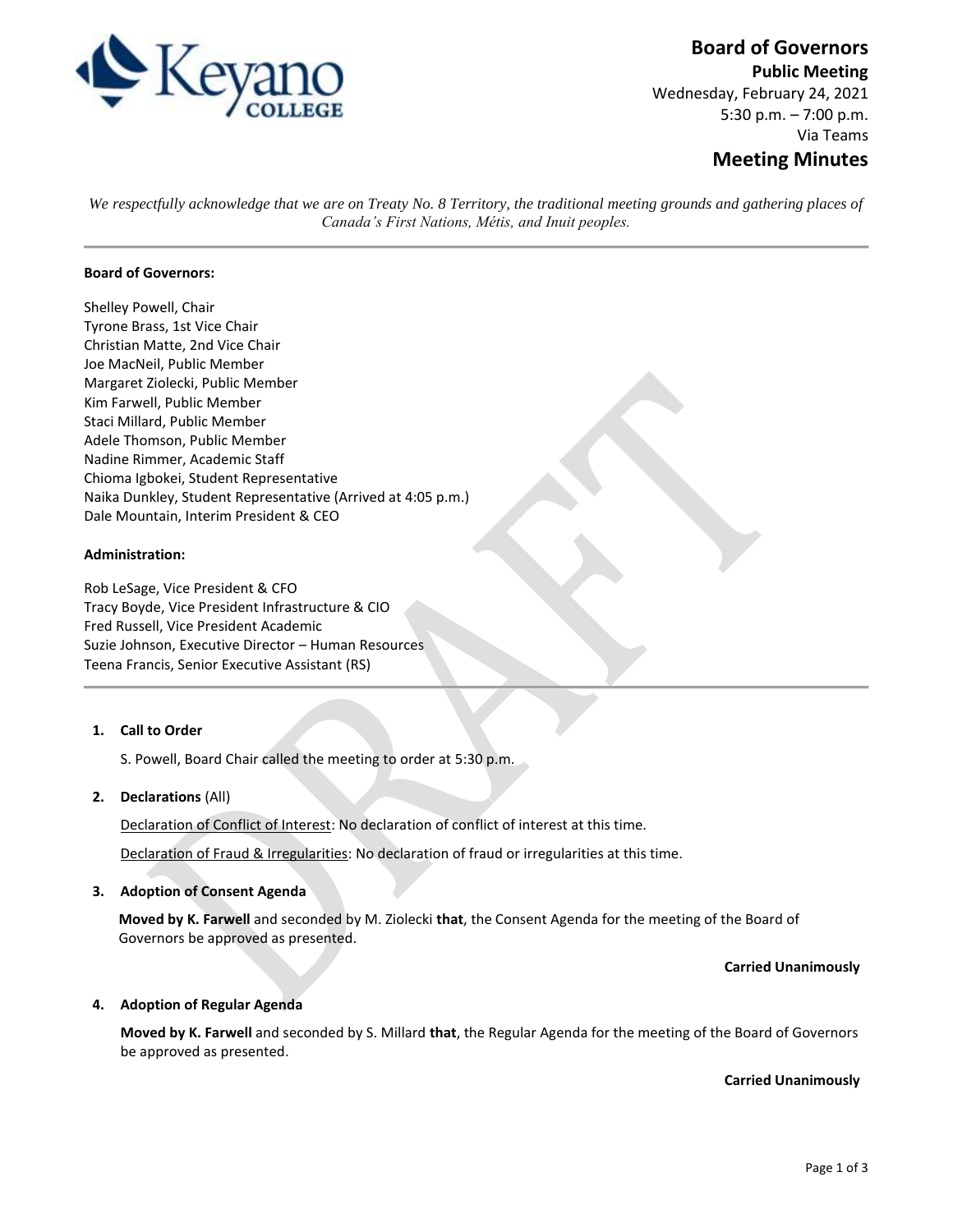## **5. Governance & HR Update**

J. MacNeil, Chair provided an update, advising the Governance and HR Committee is working on three streams. 1) President Recruitment: This is progressing well and on schedule, there are no concerns at this point. 2) Advisory Committee Framework and Terms of Reference: The Committee is in the gathering information stage. The information will be reviewed, and the Committee will craft a Framework and Terms of Reference for further discussion. 3) President and Board Evaluation: The Committee is gathering information and best practices from other Institutions. The Board Evaluation will be a tool to explore our governance and opportunities to enhance, as well as check in with Board Members to ensure they are receiving what they need as a Board Member.

S. Powell shared that she has reached out to the individuals who submitted the proposal, and together are coordinating calendars for a face-to face meeting.

### **6. Finance & Audit Committee Update**

K. Farwell, Chair provided an update advising the main focus of the Finance & Audit Committee centered on the Board investment strategy. Representatives from Franklin Templeton also presented on the 2021 investment results for the College, and it appears all milestones are being met.

The Finance & Audit Committee will be working with College Administration to revise the Board Investment Policy. Once this has been completed, the policy will be brought to the Board for review.

### **7. Briefing Note: Termination of the Business Administration Certificate with a Specialization in Accounting**

College Administration summarized the briefing note included in the package as a pre-read.

As a part of the ongoing program refinement, and in an attempt to ensure that our students receive a quality learning experience that meets their needs, the Business Department has identified a number of course changes to its Business Administration programs. Some changes to courses involved removing redundant or outdated courses so that more relevant courses could be added.

The Business Administration Certificate is a one-year program that offers specializations in Business and Accounting. Over the past years, the Accounting stream has not attracted the student numbers that would make it sustainable nor were the courses in this stream sufficient to distinguish it from the Business stream. When compared to the Business Administration Certificate with a specialization in Business, there is only one course that distinguishes the Business stream from the Accounting stream. The majority of students entering the Business Administration Certificate program usually choose the Business specialization.

While there are currently some students completing this Accounting stream, they will have the opportunity to complete their studies without any difficulty. This proposed change is keeping in line with additional course changes that will strengthen the current Business Administration credentials by keeping them in line with current program offerings in comparable post- secondary Institutions in the province.

**Moved by C. Matte** and seconded by M. Ziolecki **that**, the Keyano College Board of Governors approve the termination of the Business Administration Certificate Accounting specialization as recommended and presented.

#### **Carried Unanimously**

#### **8. In-Camera**

Board Members and College Administration removed themselves from the meeting at 5:43 p.m.: S. Powell, N. Rimmer, C. Igbokei, N. Dunkley, F. Russell, R. LeSage and T. Boyde. J. MacNeil assumed the role of the Chair.

**Moved by K. Farwell** and seconded by C. Matte **that**, the Board of Governors move in-camera at 5:44 p.m.

**Carried Unanimously**

Bargaining Update